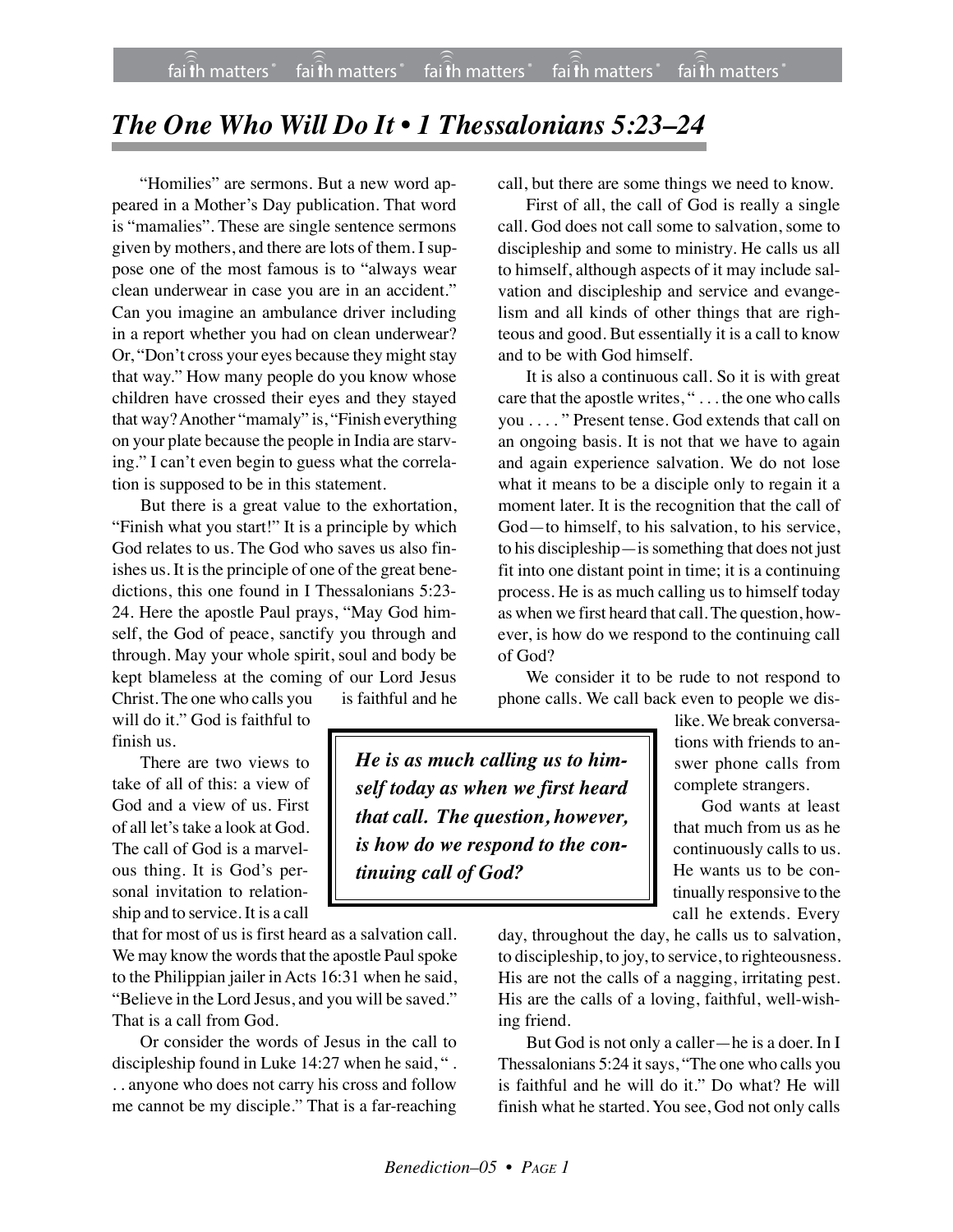us to be good but he does it. He makes us good. He not only calls us to salvation but he also saves us from sin. He not only calls us to discipleship but he makes us into disciples.

It really could be no other way. If we took the time to read the first five chapters of I Thessalonians, we would there find amazing expectations that God had of the Thessalonians. Expectations they could never begin to fulfill on their own. But God is the one who does it. Just as we find in our reading of the Bible that there are expectations laid upon us that are far beyond our reach. But God is the one who not only calls us, who not only has high expectations of us, but he is also the God who does it!

That may sound simple, but it is really profound. It is the great marvelous mystery of Christian living that so often is not understood. It is the mystery that God so amazingly and wondrously works in us. That he not only calls us to do things but somehow he accomplishes by his miraculous power that which he calls us to do. And he does it himself. It is difficult to explain, hard to understand . . . but true!

When you want to get something done and you talk to someone who has the authority and the power, you are always a little fearful that that person will delegate it to someone else and that person in turn may delegate it to someone else and eventually it will be so delegated down the line that the person who attempts to do it really does not have the authority or the skill or the know-how to get the job done. But when you talk to someone who really can do it and that person says, "I will take care of it myself," then you know it will really get done.

God is the one who says that he will do that which he calls us to do himself! He won't delegate it to an angel or some other heavenly or earthly creature. He will do it himself.

Maybe your response to all of this is:

Frankly, that is not my experience. I haven't really experienced God doing much in my life. Oh, I understand there are great promises from God. I have memorized them; I have read them; I have heard more sermons than I could possibly ever keep track of. I know all the promises.

I know that God has great expectations. In fact, God's expectations are so great that at times that gets me down because I hardly get started on one and it seems he has 10,000 others to pile on top of me.

As far as his power is concerned, I believe that God has the power to do in my life whatever needs doing. I just have not seen it happen. I have not experienced that power of God. I have not seen the transformation. I have not personally seen the faithfulness of God in my life.

Maybe that's what gets me down. I've been waiting. I've been wanting. I have been praying. And the truth is that God has not been faithful to me.

Several years ago our family took a much-anticipated vacation to Yellowstone National Park. We stayed at the magnificent old log hotel called Old Faithful Lodge near Old Faithful Geyser. One of the first things on our lengthy list of things to see and do was to watch Old Faithful erupt. We found out when that was supposed to happen and hurried to the sight so that we wouldn't miss it. Cameras were ready. Children were waiting. Nothing. Then a gurgle . . . I took movies, but no big gush. Then a spurt. I have movies of that, too. Then . . . more nothing.

The children were not impressed. We waited and waited and waited. And just about the time we were ready to call it off and go looking for bears, it happened . . . a gigantic geyser of water and steam shooting high into the sky. It was spectacular! Fantastic!

Old Faithful does not always keep the seventyminute schedule that we tourists prefer. But they say that of all the geysers in Yellowstone, while the precise schedule may not be predictable, one thing is sure, Old Faithful is the one geyser that will always "do it".

And so it is with the God who created Old Faithful. He does not always do the spectacular in our lives on the schedule we would choose. He does not always perform when our cameras are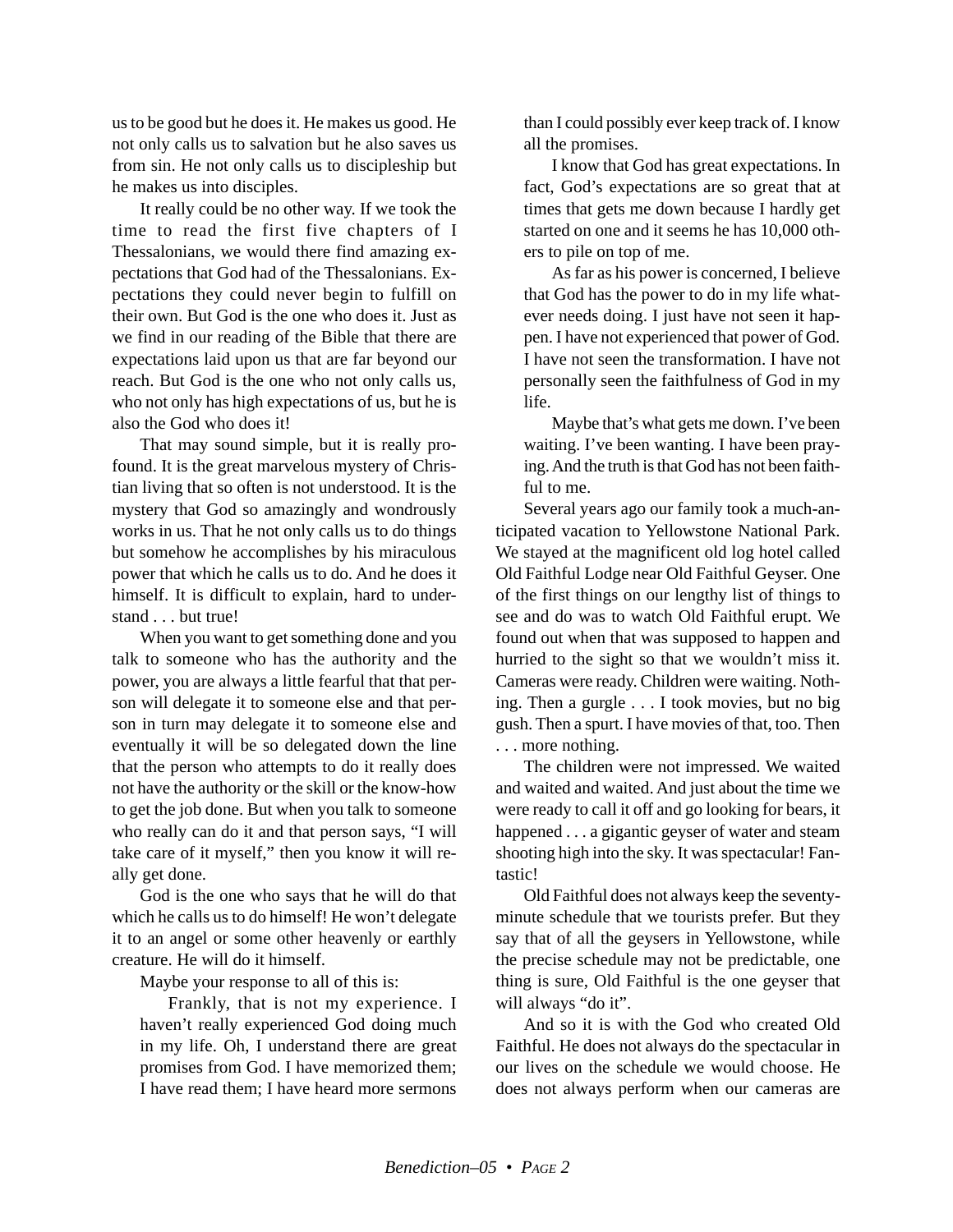ready. But he always does it . . . in his time. When all others fail, he is always faithful. He always comes through. "He who calls you is faithful and he will do it."

That's one view, "looking at God" and seeing that he is faithful. The second view is "looking at us" and seeing that we will be finished. I need to hear that. I need to hear that I will be finished. Because some days I wonder if I will ever be finished. Some days I look at my life and I find it easy to get discouraged. It reminds me of the time we painted our house. It seemed to take forever. Before it was finished it was time to start all over again.

And that's the way I feel about me—grateful for the parts that are done, impatient for the rest, fearful that some of the finished parts already need redoing. It sometimes seems that I'll never be finished! But I will! And the process is called sanctification.

In I Thessalonians 5:23 we read, "May the God of peace himself sanctify you wholly." Sanctify literally means to "set apart". It is the process by which God sets us aside for himself, making us holy. Here's how it works.

Justification is what happens when we become

a Christian. Our legal status is changed. We are saved from sin and destined for heaven. We may not practically be much different. We may still be sinful, hateful, unjust and more. But it is a declaration that we are just before God and that the righteousness of Jesus Christ has been transferred over to our account. Justification happens at a point in time.

Sanctification is what happens over the rest of our lives as God makes us practically holy as well as legally holy.

Imagine a deteriorated and dilapidated old house that has been the community eyesore. It is bought by a wealthy prince to become his home. On a specified date there is a closing and he owns it and moves in. That day it officially becomes a palace although the roof still leaks, the plumbing is broken and the windows are smashed.

Then the renovation begins. Wall by wall, fixture by fixture, room by room—until it slowly begins to look like the palace it was meant to be.

We are like that old house—dilapidated by sin but bought by God in the legal closing of justification. We have been declared to be the palaces of the Lord, indwelled by the Holy Spirit. Now he is renovating us a piece at a time—cleaning out bad habits and sins, building walls and rooms of righteousness and holiness . . .until slowly we begin to look and act like the children of God we are meant to be. It is called sanctification.

God will sanctify us wholly. He will not miss a room; he will not skip a sin; he will not omit a detail. He will rebuild every part of our lives. He will sanctify us holy. He will finish what he has started.

A little different way of saying much the same thing is in the second half of I Thessalonians 5:23 where the apostle writes, "May your whole spirit, soul and body be kept blameless at the coming of our Lord Jesus Christ." It is a promise of preservation. Not only will God finish us but he will also

*God…is renovating us a piece at a time—cleaning out bad habits and sins, building walls and rooms of righteousness and holiness . . .until slowly we begin to look and act like the children of God we are meant to be.*

preserve us to the coming of Jesus Christ and into eternity. God is not going to let anyone or anything wreck his palace!

It is important to note that this preservation is for "all" of us. I don't mean everybody. I mean all that makes up who

you are and all that makes up who I am. Theologians have long argued about the distinctions of spirit, soul and body. Trichotomists believe we are essentially three parts—body, soul and spirit. Dichotomists believe we are essentially two parts soul and spirit. Both emphases seem to miss the point that we are one. All of us will be preserved.